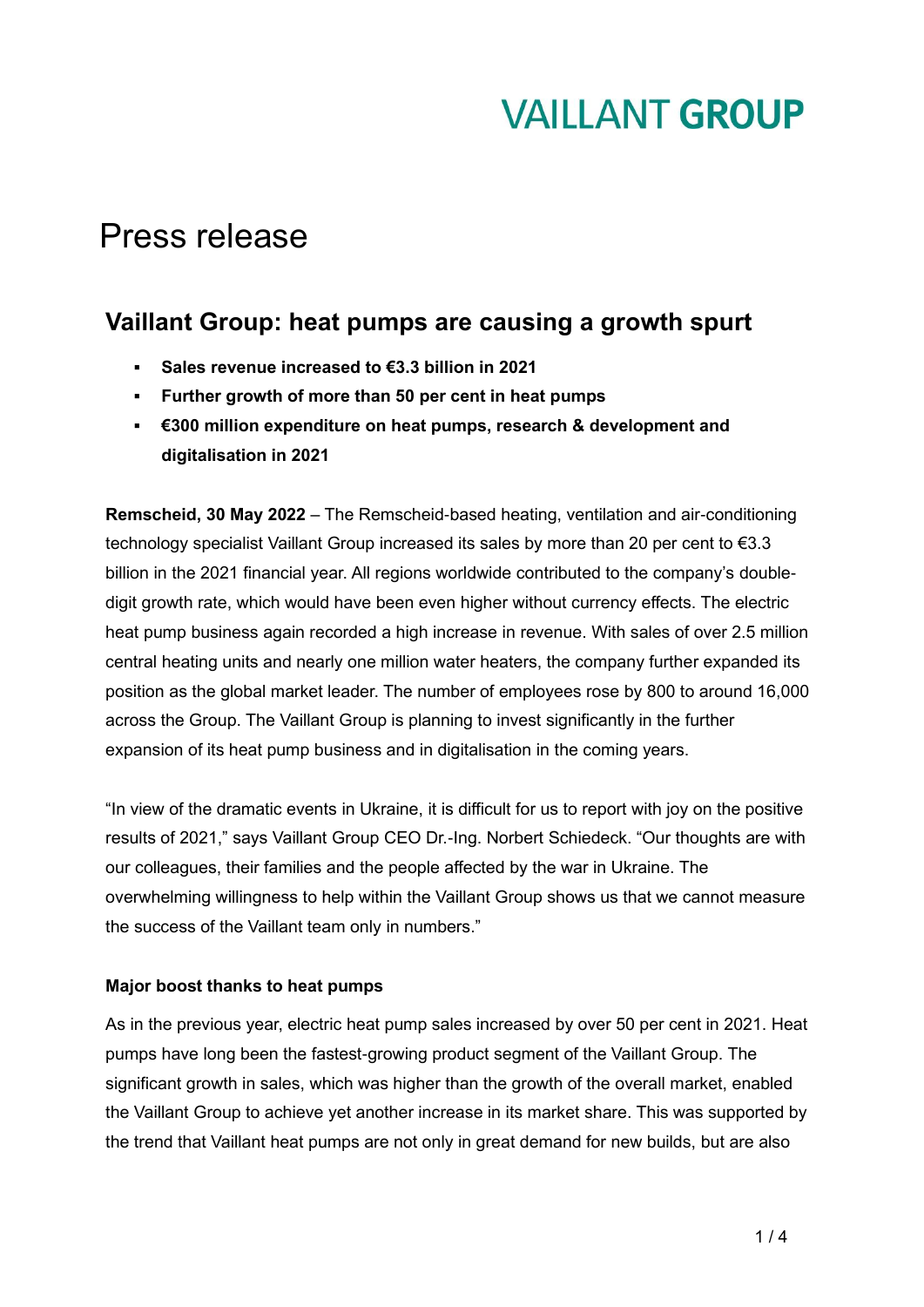increasingly being used in the replacement of fossil-fuel heating systems and energy-efficient refurbishments in existing properties due to their technological properties.

### **Further developments in gas technologies**

The growth was also significantly boosted by the gas appliance segment. Thus, the Vaillant Group increased its sales in this business segment by 19 per cent compared with the previous year, while strengthening its leading position in wall-hung gas-fired boilers. At the same time, the Vaillant Group received its first certification for a gas-fired condensing boiler that can run on pure hydrogen.

### **€300 million expenditure on heat pumps, research & development and digitalisation in 2021**

In 2021, the Vaillant Group spent €300 million, primarily on heat pumps, research & development and digitalisation.

Substantial funds were invested in the expansion of production capacities for heat pumps. This included the development of heat pump production at the Belper plant in the UK, due to start later this year. In addition, the production capacities at the headquarters in Remscheid and at the French plant in Nantes as well as the sales and service structures were considerably expanded. Another investment focus was the modernisation of IT systems and the digitalisation of equipment and services. In 2021, standardised IT platforms were implemented in Purchasing, in Supply Chain Management and for payment transactions.

Over the next few years, extraordinarily high investments will be necessary. "Our goal is the transformation of the Vaillant Group into the market leader in both heat pumps and in all the essential technologies required for the use of renewable energies, such as hydrogen and biomethane. This is the major entrepreneurial challenge to the Group's further business development," emphasises Schiedeck.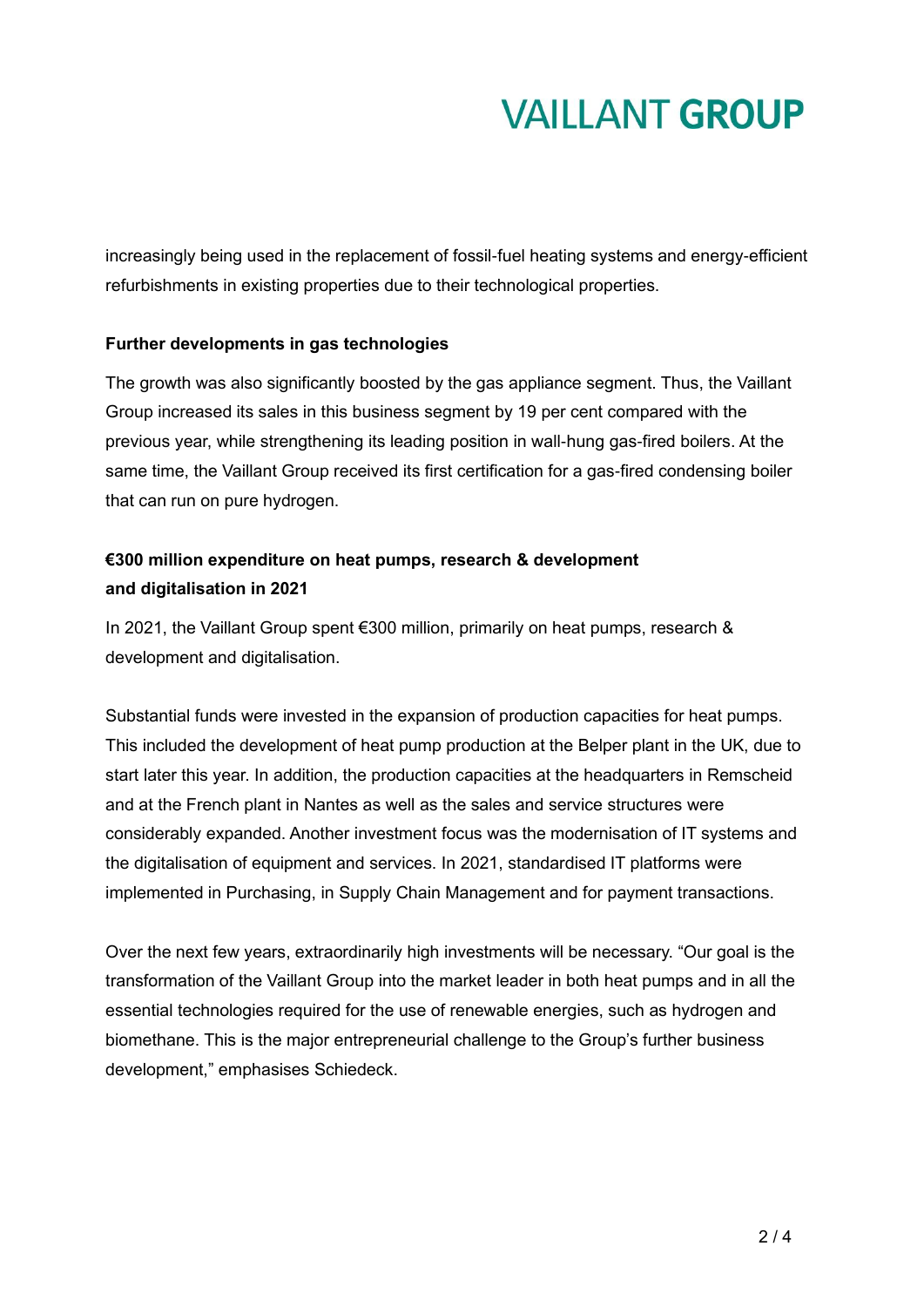#### **Uncertain economic and political environment in 2022**

"The growth trend of the previous years continued during the first quarter of 2022. The further development of the year is difficult to forecast with any precision," says Vaillant Group CEO Schiedeck. The strained procurement markets as well as significantly rising energy and raw materials prices are just as imponderable as the further development of the coronavirus pandemic and the consequences of the war in Ukraine. Despite these influencing factors, the company is currently assuming that it will continue to achieve further growth in 2022.

The **Vaillant Group** is an internationally active company based in Remscheid, Germany, which operates in the fields of heating, ventilation and air-conditioning technology. As one of the global market and technology leaders, the Vaillant Group develops and manufactures customised products, systems and services to provide a comfortable living environment. Its product portfolio ranges from efficient heating devices based on conventional energy sources to system solutions for using renewable energy. In the financial year 2021, the company, which has been family-owned since its foundation in 1874, generated sales of around 3.3 billion euros with its workforce of 16,000.

------------------------------------------------------------------------------------------------------

#### **Contact**

Dr Jens Wichtermann<br>Director Corporate Communications, Telephone +49 2191 18-2754<br>Mobile +49 175 2951810 Director Corporate Communications, <br>
Sustainability Management & Government Relations E-mail iens.wichtermann@vaillant-group.com Sustainability Management & Government Relations. Vaillant Group Web [www.vaillant-group.com](http://www.vaillant-group.com/) 42850 Remscheid, Germany